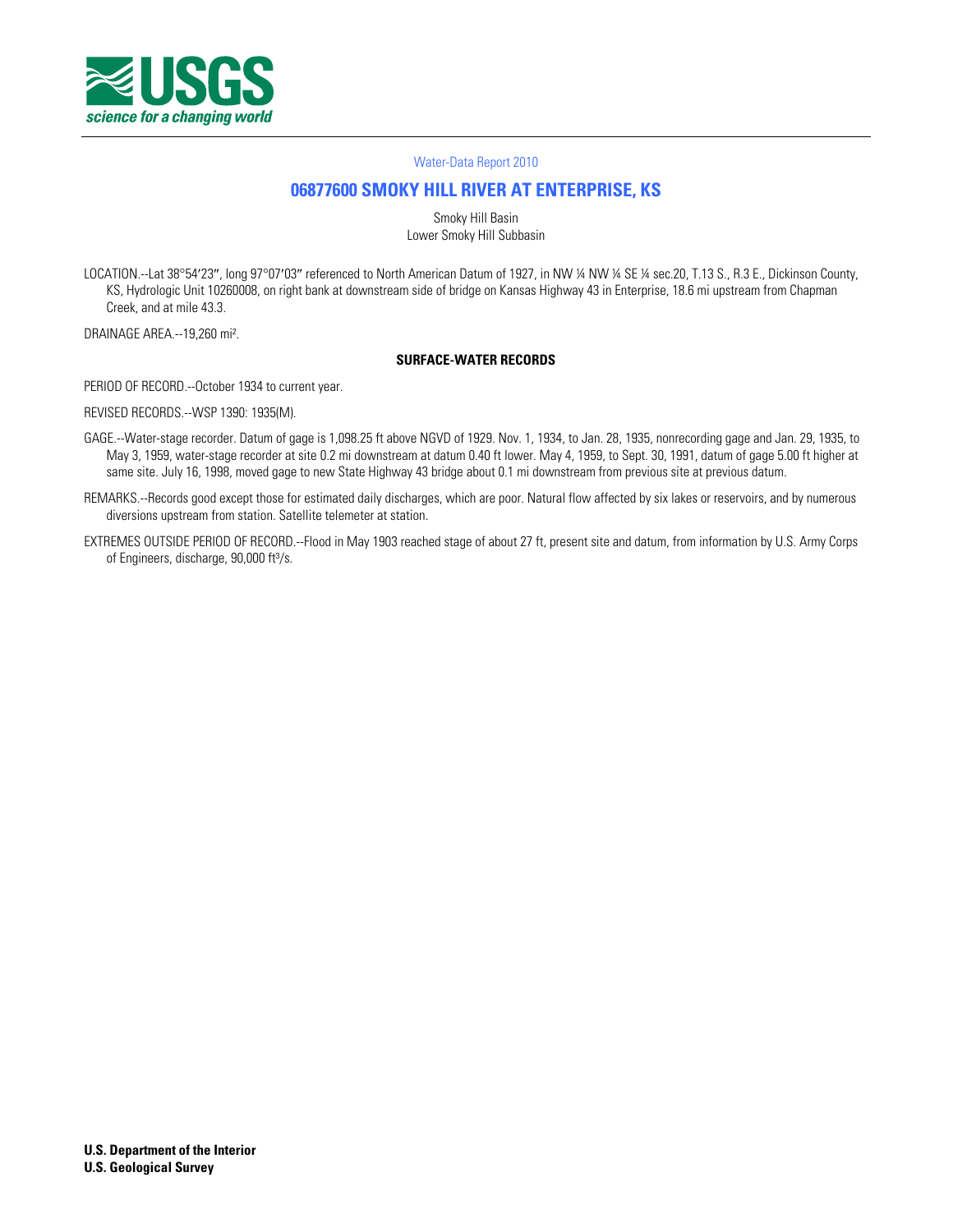### Water-Data Report 2010

## **06877600 SMOKY HILL RIVER AT ENTERPRISE, KS—Continued**

### **DISCHARGE, CUBIC FEET PER SECOND WATER YEAR OCTOBER 2009 TO SEPTEMBER 2010 DAILY MEAN VALUES**

|                         |            |                |            |        |                          | [e, estimated] |                |         |                |         |         |                          |
|-------------------------|------------|----------------|------------|--------|--------------------------|----------------|----------------|---------|----------------|---------|---------|--------------------------|
| Day                     | <b>Oct</b> | Nov            | <b>Dec</b> | Jan    | Feb                      | <b>Mar</b>     | Apr            | May     | Jun            | Jul     | Aug     | Sep                      |
| 1                       | 449        | 2,010          | 938        | e1,050 | 1,100                    | 892            | 1,950          | e2,470  | 1,810          | 1,900   | 2,180   | 1,490                    |
| $\boldsymbol{2}$        | 423        | 1,260          | 910        | e1,060 | 1,110                    | 783            | 1,630          | e2,990  | 1,780          | 1,860   | 2,210   | 1,380                    |
| 3                       | 404        | 997            | 884        | e1,060 | 1,030                    | 732            | 1,430          | e3,190  | 1,690          | 1,870   | 2,150   | 1,310                    |
| 4                       | 391        | 819            | 875        | e1,060 | 1,060                    | 714            | 1,320          | 2,970   | 1,630          | 1,960   | 2,060   | 1,210                    |
| 5                       | 383        | 726            | 852        | e1,060 | 1,070                    | 707            | 1,180          | 2,610   | 1,590          | 3,380   | 2,070   | 1,120                    |
| 6                       | 413        | 638            | 829        | e1,060 | 1,110                    | 699            | 1,090          | 2,380   | 1,550          | 7,360   | 2,070   | 1,040                    |
| $\overline{\mathbf{z}}$ | 478        | 570            | 839        | e1,070 | 1,130                    | 696            | 1,050          | 2,430   | 1,530          | 8,650   | 2,000   | 962                      |
| 8                       | 513        | 537            | 786        | e1,060 | 1,080                    | 703            | 1,010          | 2,300   | 1,710          | 7,010   | 1,960   | 872                      |
| 9                       | 513        | 531            | 439        | e1,090 | 1,030                    | 737            | 1,370          | 2,040   | 1,940          | 4,410   | 1,940   | 811                      |
| 10                      | 516        | 533            | 776        | e1,100 | 945                      | 822            | 2,270          | 2,000   | 1,820          | e3,510  | 1,930   | 778                      |
| 11                      | 517        | 529            | 997        | e1,060 | 972                      | 1,010          | 1,530          | 2,110   | 1,740          | e2,910  | 1,910   | 753                      |
| 12                      | 517        | 534            | 1,030      | e1,130 | 1,030                    | 1,090          | 1,060          | 2,230   | 1,610          | 2,680   | 1,900   | 701                      |
| 13                      | 519        | 524            | 1,030      | e1,140 | 966                      | 1,340          | 947            | 2,110   | 1,890          | 2,450   | 1,880   | 652                      |
| 14                      | 526        | 526            | 1,020      | e1,170 | 964                      | 1,530          | 884            | 2,110   | 7,020          | 2,350   | 1,860   | 744                      |
| 15                      | 529        | 605            | 1,070      | e1,240 | e934                     | 1,530          | 846            | 2,090   | 8,860          | 2,730   | 1,850   | 1,170                    |
| 16                      | 534        | 653            | 1,100      | e1,290 | 901                      | 1,400          | 853            | 1,890   | 8,220          | 2,790   | 1,850   | 4,660                    |
| 17                      | 537        | 667            | 1,090      | e1,370 | 915                      | 1,250          | 878            | 1,650   | 4,980          | 2,610   | 1,840   | 6,460                    |
| 18                      | 526        | 683            | 1,110      | e1,480 | 923                      | 1,150          | 996            | 1,510   | e3,370         | 2,350   | 1,850   | 5,100                    |
| 19                      | 516        | 709            | 1,110      | e1,540 | 951                      | 1,110          | 1,000          | 1,500   | 2,450          | 2,300   | 1,870   | 2,520                    |
| 20                      | 504        | 708            | 1,110      | e1,640 | 956                      | 1,090          | 990            | 1,920   | 2,030          | 2,290   | 1,880   | 1,550                    |
| 21                      | 505        | 667            | 1,120      | e1,700 | 973                      | 1,070          | 937            | 2,850   | 1,870          | 2,560   | 1,880   | 1,320                    |
| 22                      | 546        | 623            | 1,100      | e1,680 | 959                      | 1,050          | 2,420          | 2,500   | 1,910          | 3,870   | 1,860   | 1,250                    |
| 23                      | 613        | 611            | 1,090      | 2,220  | 930                      | 1,030          | 7,960          | 2,520   | 2,820          | e5,440  | 1,850   | 1,190                    |
| 24                      | 634        | 774            | e1,120     | 2,440  | 910                      | 1,070          | 7,010          | 2,510   | 3,650          | e5,660  | 1,880   | 1,150                    |
| 25                      | 586        | 1,250          | 1,000      | 2,100  | 888                      | 1,790          | 4,940          | 2,160   | 3,460          | e5,180  | 2,330   | 1,150                    |
| 26                      | 552        | 1,590          | 1,020      | 2,130  | 900                      | 2,310          | 4,030          | 1,990   | 2,520          | e3,740  | 2,850   | 1,200                    |
| 27                      | 534        | 1,390          | e1,090     | 1,980  | 919                      | 1,860          | 3,270          | 2,200   | 1,860          | e2,850  | 2,270   | 1,150                    |
| 28                      | 527        | 1,110          | e1,070     | 1,680  | 932                      | 1,600          | e2,740         | 2,020   | 1,650          | 2,570   | 1,990   | 1,120                    |
| 29                      | 742        | 1,020          | e1,070     | 1,440  | $\scriptstyle{\cdots}$ . | 2,300          | 2,360          | 1,850   | 1,770          | 2,400   | 1,880   | 1,080                    |
| 30                      | 2,260      | 979            | 998        | 1,240  | $\qquad \qquad - -$      | 2,550          | 2,270          | 1,930   | 1,910          | 2,310   | 1,810   | 1,040                    |
| 31                      | 3,020      | $\overline{a}$ | e1,050     | 1,180  | $\hspace{0.05cm} \ldots$ | 2,260          | $\overline{a}$ | 1,880   | $\overline{a}$ | 2,230   | 1,670   | $\overline{\phantom{a}}$ |
| <b>Mean</b>             | 652        | 826            | 985        | 1,404  | 985                      | 1,254          | 2,074          | 2,223   | 2,755          | 3,425   | 1,985   | 1,564                    |
| <b>Max</b>              | 3,020      | 2,010          | 1,120      | 2,440  | 1,130                    | 2,550          | 7,960          | 3,190   | 8,860          | 8,650   | 2,850   | 6,460                    |
| Min                     | 383        | 524            | 439        | 1,050  | 888                      | 696            | 846            | 1,500   | 1,530          | 1,860   | 1,670   | 652                      |
| Ac-ft                   | 40,120     | 49.140         | 60,540     | 86,320 | 54,720                   | 77,110         | 123,400        | 136,700 | 163,900        | 210,600 | 122,000 | 93,090                   |

## **STATISTICS OF MONTHLY MEAN DATA FOR WATER YEARS 1935 - 2010, BY WATER YEAR (WY)**

|             | Oct    | Nov    | Dec    | Jan   | Feb    | Mar    | Apr    | May    | Jun    | Jul    | Aua     | Sep    |
|-------------|--------|--------|--------|-------|--------|--------|--------|--------|--------|--------|---------|--------|
| <b>Mean</b> | 1.251  | 836    | 650    | 590   | 865    | .254   | 1,688  | 2,323  | 3.051  | 2,835  | 1,544   | 1,592  |
| <b>Max</b>  | 15.720 | 6.269  | 5.723  | 4.925 | 5.776  | 8.584  | 9.597  | 11.620 | 22,500 | 45,080 | ' 1.460 | 12.130 |
| (WY)        | (1974) | (1974  | (1974) | 1994) | (1949) | (1973) | (1973) | 1995   | (1951) | (1951  | (1993   | (1951) |
| <b>Min</b>  | 65.9   | 79.9   | 74.2   | 55.0  | 89.0   | 98.1   | 96.0   | 102    | 310    | 125    | 115     | 58.6   |
| (WY)        | (1992) | (2007) | (1957) | 1940) | (1957) | (1935) | (1935) | 1956)  | (1988) | (2006) | (2003)  | (1956) |